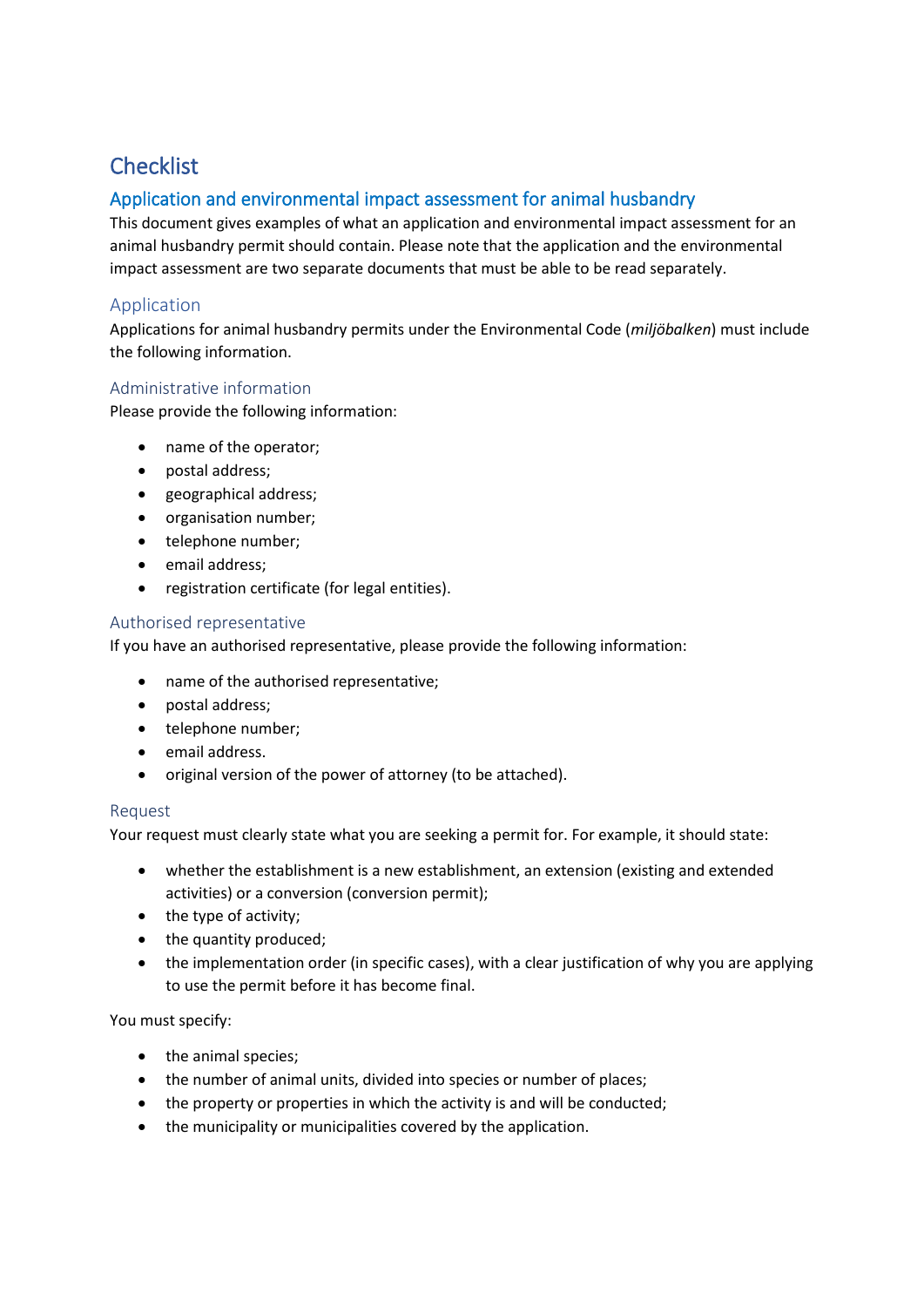It is possible to submit alternative requests, provided that all the alternatives are fully described.

## Activity code and (if applicable) IED code

Specify the activity code according to the Environmental Assessment Ordinance (*miljöprövningsförordningen*). For poultry and pigs subject to authorisation, the current code must also be indicated in accordance with Annex 1 to Directive 2010/75/EU.

# Existing decisions under the Environmental Protection Act (*miljöskyddslagen*) or the Environmental Code (*miljöbalken*)

Any existing permits or notifications must be reported, as well as any judgments in appeal cases. You can give a brief description of permits, notifications and judgments in writing and attach the full decisions.

## Description of activity

The description of the activity must describe the planned activity or, where appropriate, the current activity, and the change for which the application is made.

## Technical descriptions

Provide technical descriptions of current and planned activities including, for example, stables, storage and spreading of manure, flushing plates, chemical handling, feed handling, flushing and washing water, stormwater management, etc. The description in the application should be brief, while drawings, etc. should preferably be attached to the application.

#### Status report

For activities classified as 1.10 according to the Environmental Assessment Regulation (pigs or poultry), a status report must be attached or, if the applicant applies for exemption from a status report, steps 1-3 in the preparation of a status report must be attached, as well as an explanation of why such a report does not need to be prepared. As an example, see the Swedish Environmental Protection Agency's guidance on status reports (report 6688, July 2015).

#### Location

Describe the location and design of the activity. This should also be shown on clear maps. The description must indicate whether there is a detailed plan or zoning regulations in force for the area.

## Survey of local residents

List the residential buildings, nurseries, schools, business premises, etc. within at least 500 metres of the activity. They should also be shown on a clear map. Names and cadastral references must be indicated.

# An account of how the general rules of consideration in Chapter 2 of the Environmental Code are observed

- Rules on burden of proof
- Expertise requirement
- Precautionary principle, including the principle of best available techniques
- Substitution principle
- Housekeeping and recycling principles
- Location principle
- Principle of reasonableness
- Responsibility for remedying damage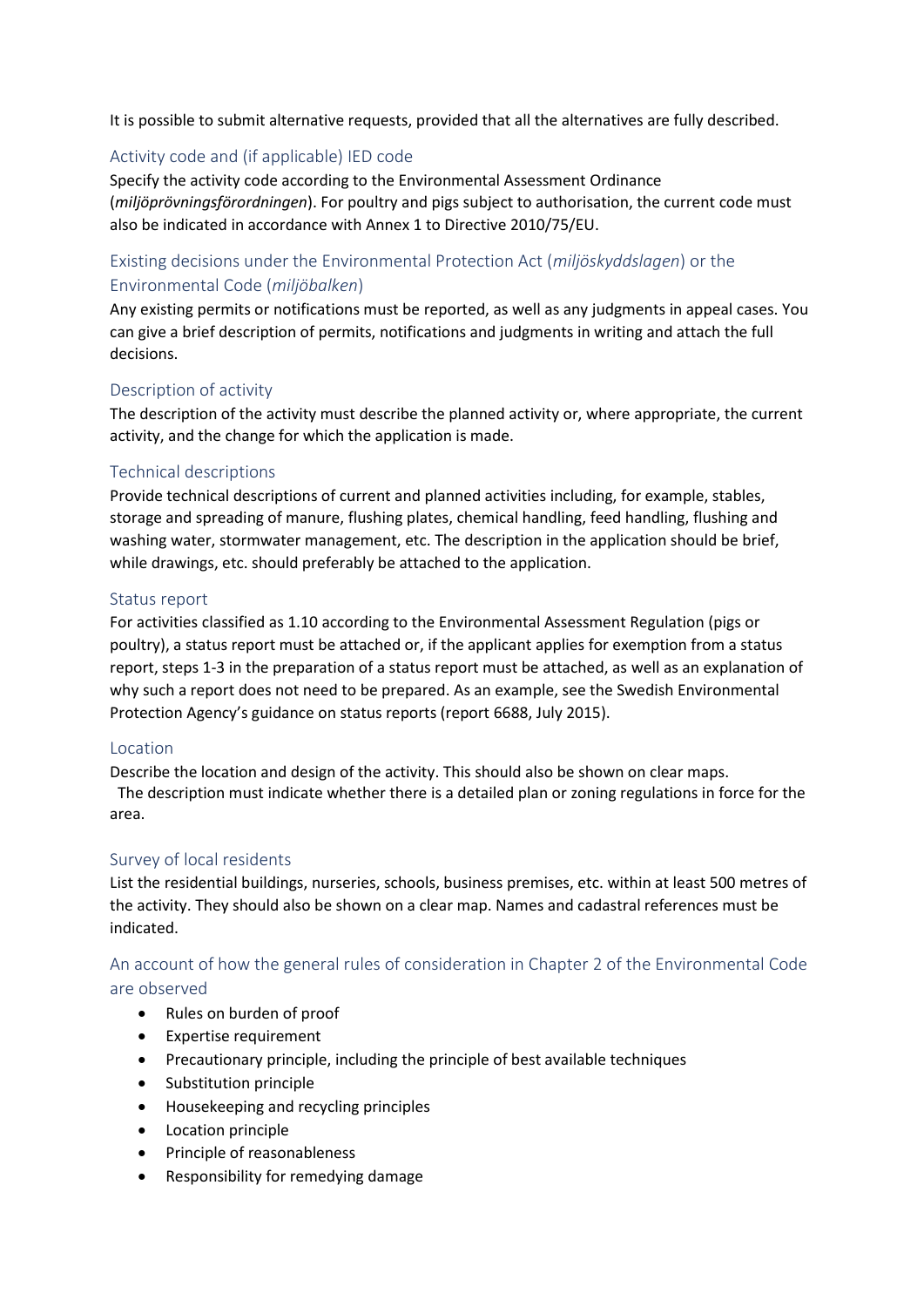## Obligations and proposed conditions

Propose conditions relating to matters such as:

- storage and handling of manure;
- handling of chemicals and waste;
- transport routes and times;
- emissions into water;
- emissions into the air;
- odours;
- flies and birds;
- noise;
- protection zones around lakes, watercourses, wells and residential properties.

Any obligations must be clearly and comprehensively disclosed.

## Proposed safeguards

Propose safeguards or other precautionary measures that may be taken to prevent or remedy nuisances from the activity based on the general rules of consideration in Chapter 2 of the Environmental Code. The following information must be provided as a minimum:

- possible measures and their impact;
- measures proposed (including any timetable for completion of measures relating to existing activities);
- reasons why certain measures are proposed or are not proposed.

## BAT conclusions

Explain how you will comply with the established BAT conclusions (for poultry or pigs). The description of how you will comply with the conclusions should preferably be provided under a separate heading or in an annex to the application.

## Inspection of the activity

Make proposals for monitoring and checking on the activity.

## Consultation

Provide a summary of the consultations carried out, including the comments received and how these have been taken into account in the environmental impact assessment. Also specify whether the activity is likely to have a significant impact on the environment.

## Non-technical summary

Prepare a brief summary of the application and the environmental impact assessment. It should be adapted so that non-specialists can also understand the content.

## **Signature**

The application must be signed by an authorised signatory or by your representative. The original document must be clearly identified.

# Environmental impact assessment

The scope of an environmental impact assessment must be adapted to the nature and scope of the activity. Consider the following list as a general checklist. Information may need to be added or deleted.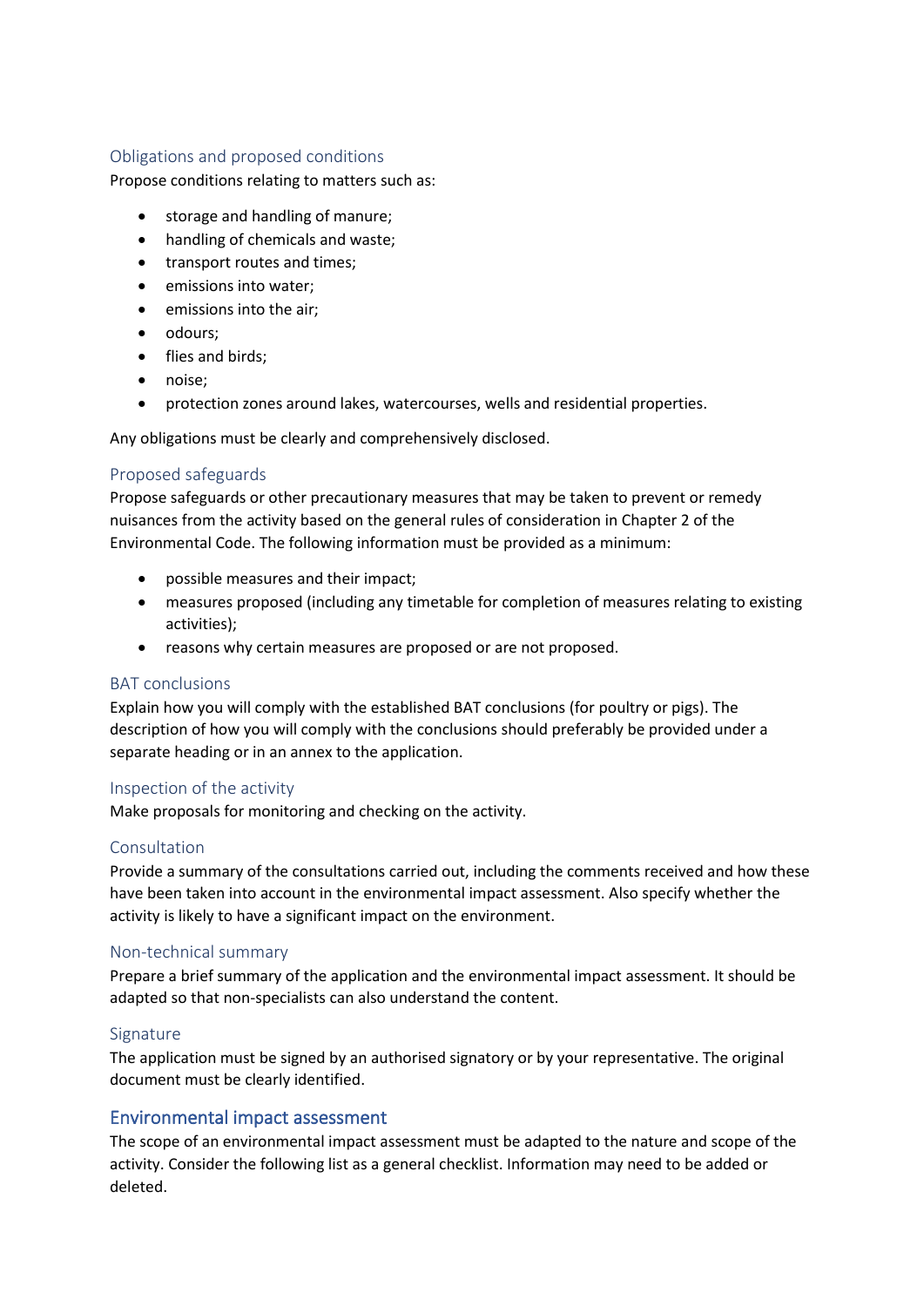## Administrative information

Please provide the following information:

- name of the operator;
- postal address;
- geographical address;
- organisation number;
- telephone number;
- email address.

#### Authorised representative

If you have an authorised representative, please provide the following information:

- name of the authorised representative;
- postal address;
- telephone number;
- email address.

## What the environmental impact assessment covers

For example, it must state:

- whether the establishment is a new establishment, an extension (existing and extended activities) or a conversion (conversion permit);
- the type of activity:
- the quantity produced;

You must specify:

- the animal species;
- the number of animal units, divided into species or number of places;
- the property or properties in which the activity is and will be conducted;
- the municipality or municipalities covered by the application.

## Design and scope of the activity

- Current animal husbandry, if any
- Animal husbandry, if any, after construction, conversion or extension
- The maximum number of animal places for pigs and poultry, and number of animal units for cattle and mink
- The number of breeding rounds per year for poultry and for pigs raised for slaughter

## Environmental targets

Describe how the planned activity will affect current national, regional and municipal environmental targets.

The surrounding environment of the activity, planning conditions, etc.

- A clear overview map showing the location of the establishment, with a description of the distances to homes, schools, healthcare facilities and the like for the various location options
- Detailed plans and zoning regulations affecting the area
- Municipal master plan for the area with comments
- Areas of national interest, Natura 2000 areas, water protection areas, etc.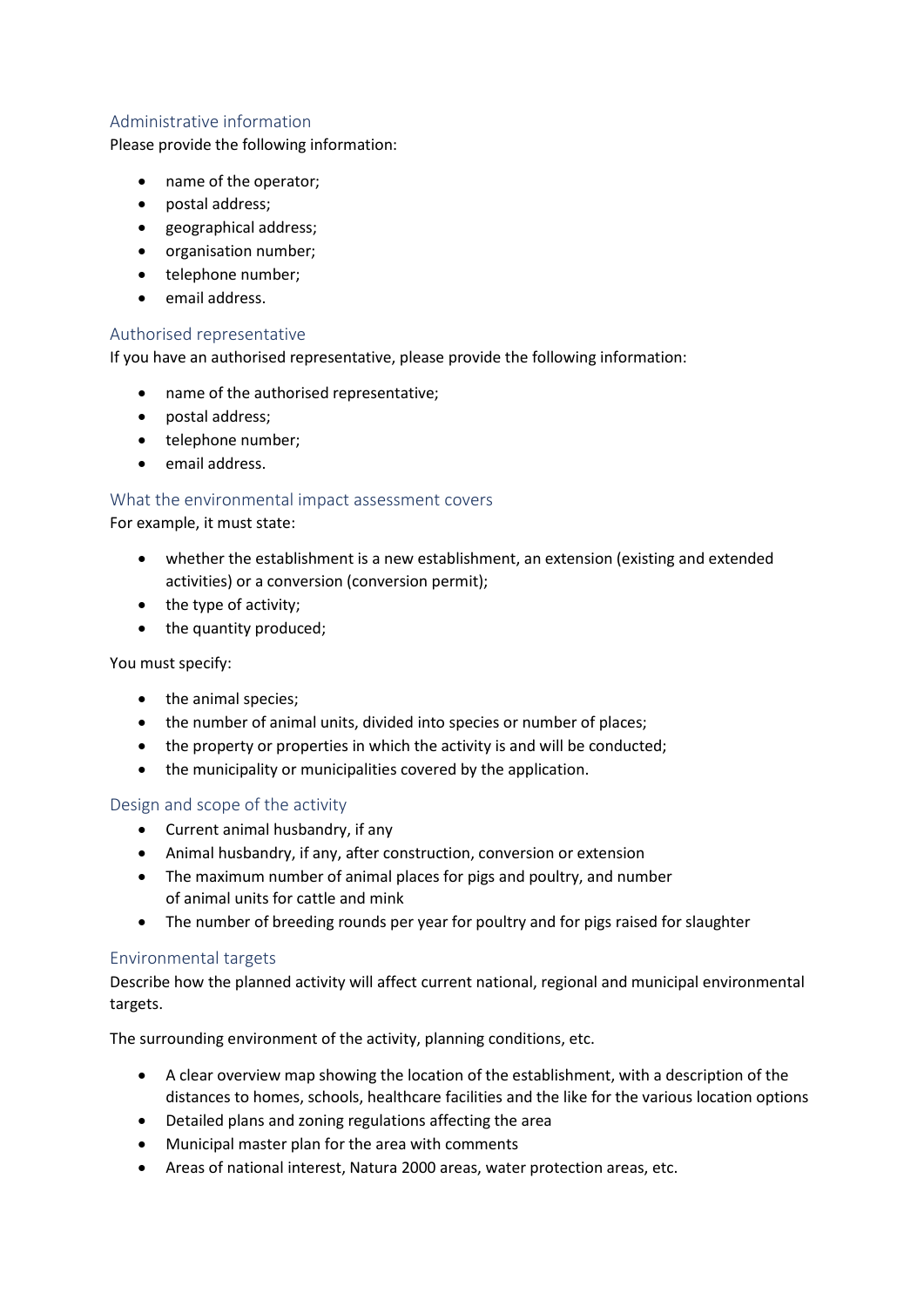• Any local health protection regulations where, for example, the spreading of manure in and adjacent to zoned areas is usually regulated

## Presentation of the proposed site and alternative locations and designs

- Description and comparison of alternative locations, designs for the planned activity and the baseline scenario (the baseline scenario should be comparable to the activity you are proposing in terms of impacts on human health and the environment, e.g. environmental quality standards, odour, noise, emissions into air and water, and conservation of natural resources).
- Justification as to why the proposed location and design are preferred. If it is clear that an alternative site is inappropriate, the reasons for this must be stated.
- A to-scale site plan describing distances to homes, schools, healthcare facilities and the like for the various location options.

## Impact of the activity and the alternative(s) on human health and the environment

- The impact of the activity, with associated spreading areas, on:
	- o large unaffected areas;
	- o wetlands;
	- o lakes;
	- o watercourses;
	- o biotopes worthy of protection;
	- o endangered plant species;
	- o coastal areas;
	- o mountain and forest areas;
	- o national parks, nature reserves, cultural reserves, areas of national interest, Natura 2000 areas, water protection areas, biotope protection areas and other areas protected under Chapter 7 of the Environmental Code;
	- o populated areas;
	- o historically, culturally or archaeologically significant sites;
	- o contaminated areas.
- Show on a clear map residential buildings, nurseries, schools, business premises, etc. within at least 500 metres of the activity, with details of:
	- o property owners;
	- o addresses;
	- o cadastral references;
	- o distance to planned and any existing activities.
- Possible safeguards with justification for proposed measures
- Impact on human health and the environment and environmental targets

## Environmental data and environmental quality standards

- Describe the environmental quality standards in force in the area affected by the activity
- Describe nutrient pollution studies in watercourses draining the farm, including the spreading area
- Describe the water body or bodies concerned, indicating the status classification and the status of all parameters and quality factors included in the status classification and on which the activity may have an impact
- Measures that are relevant in action programmes to enable a good status to be achieved in the water bodies of the catchment area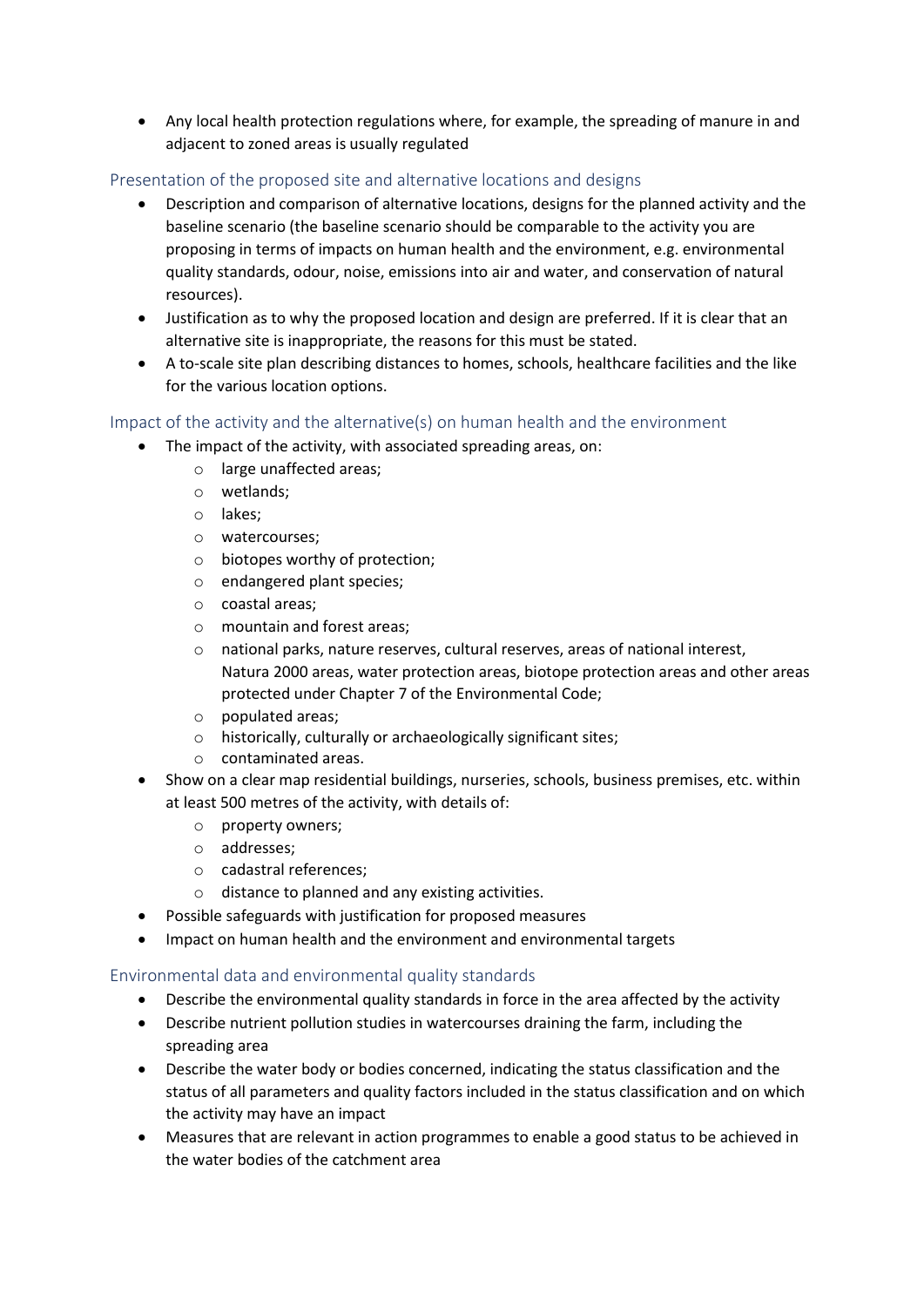# Chemicals handling – e.g. fuel, pesticides, detergents and oil storage

- List of type and quantity
- Storage location for chemicals must be indicated and described
- For cisterns, the volume stored, the nature of the bund walls, the anti-entrapment devices and the date and results of the last inspection must be specified
- Description of the place where any pesticide equipment is filled and cleaned
- Possible safeguards with justification for proposed measures
- Impact on human health and the environment and environmental targets

## **Transport**

- Transport routes and all transport (including transport vehicles) to and from the site and transport within the site (stables and spreading areas)
- Impacts on health and the environment caused by transport to and from the site and within the site
- Possible safeguards with justification for proposed measures
- Impact on human health and the environment and environmental targets

## Energy

- Boiler size (for activities where the total installed rated thermal input exceeds 1 megawatt, the EU Directive on medium combustion plants applies, for example, to emissions of particulate matter, nitrogen oxides and sulphur oxides into the air)
- Information on fuel type and use and the annual operating time
- Chimney height
- Emissions from combustion (particulate matter, carbon monoxide, nitrogen oxides and sulphur oxides)
- Handling of ash
- Other energy use (electricity, heating and waste heat)
- Possible safeguards and energy-saving measures with justification for proposed measures
- Impact on human health and the environment and environmental targets

## Manure management

- Quantities produced per year and species and total for any existing and planned production
- Information on storage locations. If manure is passed on to, for example, a manure intermediary, a biogas plant or a plant grower, your responsibilities must be clearly stated based on where you have access to the manure
- Size and design of manure trays and slurry tanks and their locations (including satellite wells)
- Filling method and covering to be specified
- Estimated storage time for manure, in number of months
- If manure is disposed of, the procedures and quantities must be reported, as well as details of who will receive the manure
- Information on how and how often manure analyses will be carried out
- Calculation of the required spreading area according to current regulations (standard and own analysis of manure) and soil classification
- Available spreading area (both owned and leased), indicating:
	- o cadastral reference;
	- o municipality and owner;
	- $\circ$  areas of no-spread zones adjacent to watercourses, water wells and housing that are counted against an available spreading area.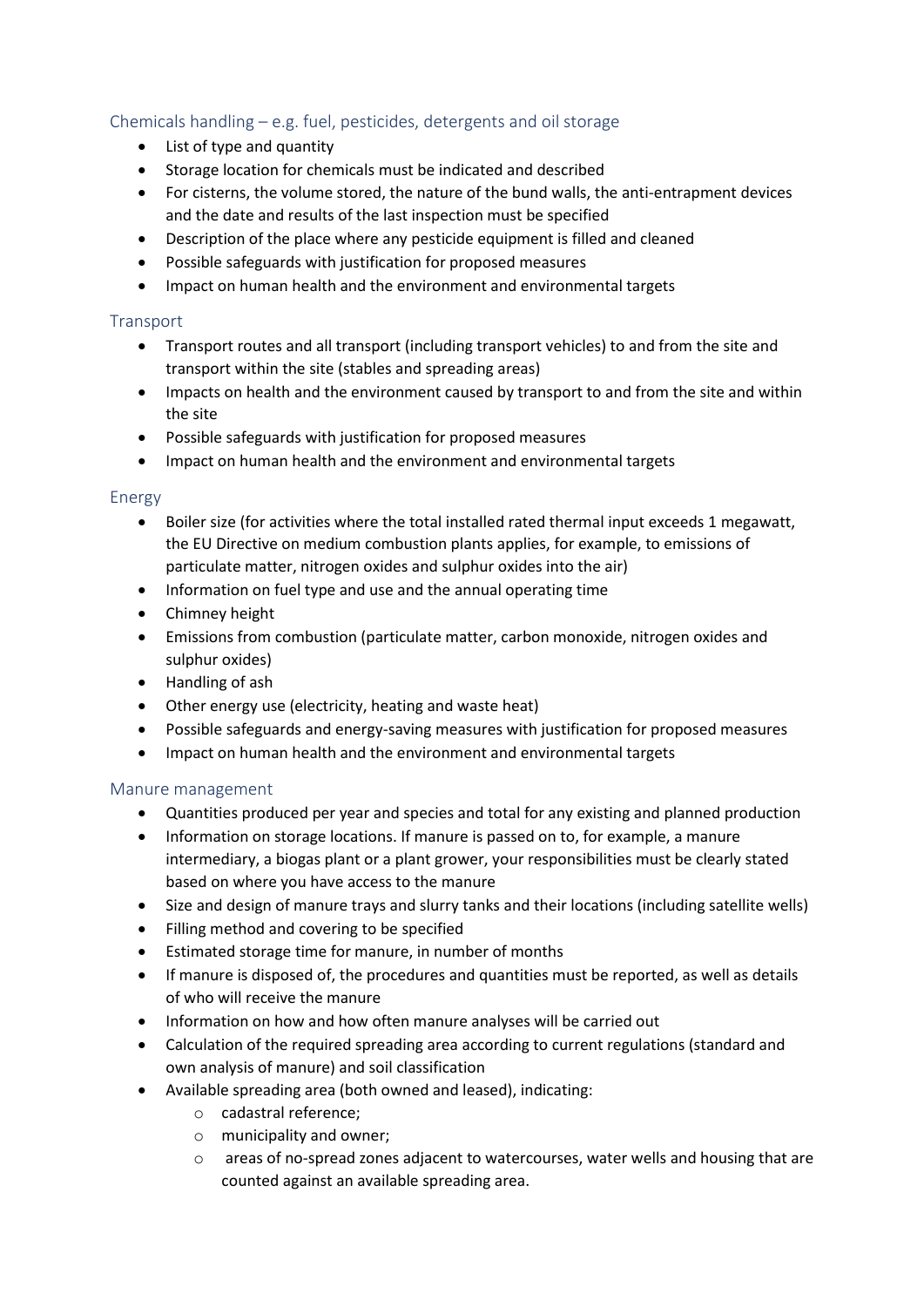- No-spread zones adjacent to housing, agglomerations and watercourses must be indicated in metres and shown on a map
- Maps of the spreading areas, indicating the results of the current soil mapping
- Plant nutrient assessment calculations and manure calculations for the whole farm with all spreading areas (own and contracted) listed for any existing and planned production
- Interpretation of and commentary on the plant nutrient assessment
- In the case of ranching with grazing animals, a plant nutrient assessment must also be carried out on the grazing area, including details of the winter grazing area
- Spreading technique, working in, etc.
- Possible safeguards (e.g. to minimise nitrogen loss and odour and to maximise
- the use of plant nutrients), with justification for proposed measures
- Impact on human health and the environment, environmental quality standards and environmental targets

## Emissions into the air from stables, manure storage and spreading

- Type, levels and quantities of pollutants (e.g. ammonia, methane, nitrous oxide and carbon dioxide from stables and manure stores)
- Prevailing wind direction, indicating where the statistics come from
- Odours
- Possible safeguards (e.g. to minimise nitrogen loss and odour and to maximise the use of plant nutrients), with justification for proposed measures
- Impact on human health and the environment and environmental targets

## Emissions into water

- Stormwater from roofs and activity areas
- Surface run-off from open-air areas and other hard surfaces, with information on water content
- Locations of wells (marked on map)
- Recipient and discharge points marked on map
- Handling of cleaning water from stables, including quantities
- Drainage from areas such as milking parlours
- Sanitary wastewater from staff facilities
- Water from flushing plates and its contents
- Water from surfaces with feed or solid manure
- Land sensitive to erosion (marked on clear map)
- Wetland or area for possible wetland
- Drainage needs
- Individual wells (marked on clear map)
- Nitrogen leaching calculation for own land
- Possible safeguards with justification for proposed measures
- Impact on human health and the environment, environmental quality standards and environmental targets

## Noise

- Noise measurements carried out, if any
- Noise sources, including transport within the site, with information on the noise level at housing
- Possible safeguards with justification for proposed measures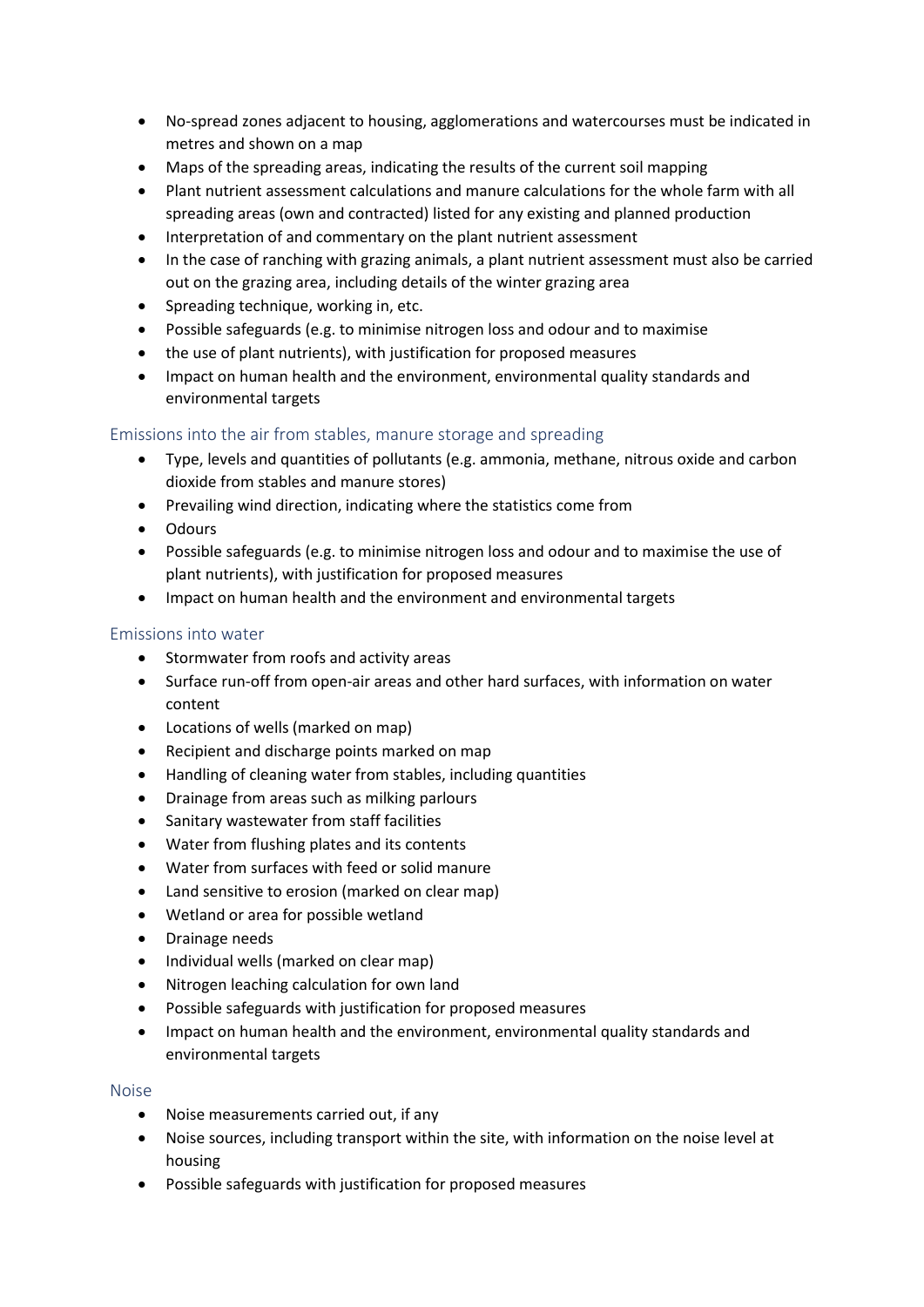• Impact on human health and the environment and environmental targets

# Waste

Waste:

- Waste codes according to the Waste Regulation, indicating:
	- $\circ$  quantity:
	- o storage facilities;
	- o bund walls.
- Disposal, recycling, energy recovery

#### Hazardous waste:

- Waste codes according to the Waste Regulation, indicating:
	- o quantity;
	- o storage facilities;
	- o bund walls.
- Disposal, carrier, consignee, possible permit/notification for shipment of waste

#### or hazardous waste

- Dead animals, indicating:
	- o quantity;
	- o storage facilities;
	- o final disposal.
- Possible safeguards with justification for proposed measures
- Impact on human health and the environment and environmental targets

## Management of land, water and other resources

- Consumption of energy and raw materials
- Water use, indicating water abstraction and source (boreholes, wells, municipal)
- Impact of water abstraction on public and private interests
- Reuse, recycling, energy recovery and more
- Contaminated areas
- Presentation of current conditions compared with future conditions
- Possible safeguards with justification for proposed measures
- Impact on human health and the environment, management of resources and environmental targets

## Impact of accidents – e.g. malfunction or fire

- Spread of fire smoke
- Disposal of extinguishing water
- Possible safeguards with justification for proposed measures
- Impact on human health and the environment and environmental targets

#### Summary of impacts on health and the environment

Summarise the impacts that the planned activity or measure is expected to have on health and the environment.

#### Non-technical summary of the environmental impact assessment

Provide a non-technical summary of the contents of the environmental impact statement. It should be adapted so that non-specialists can also form an opinion of the content.